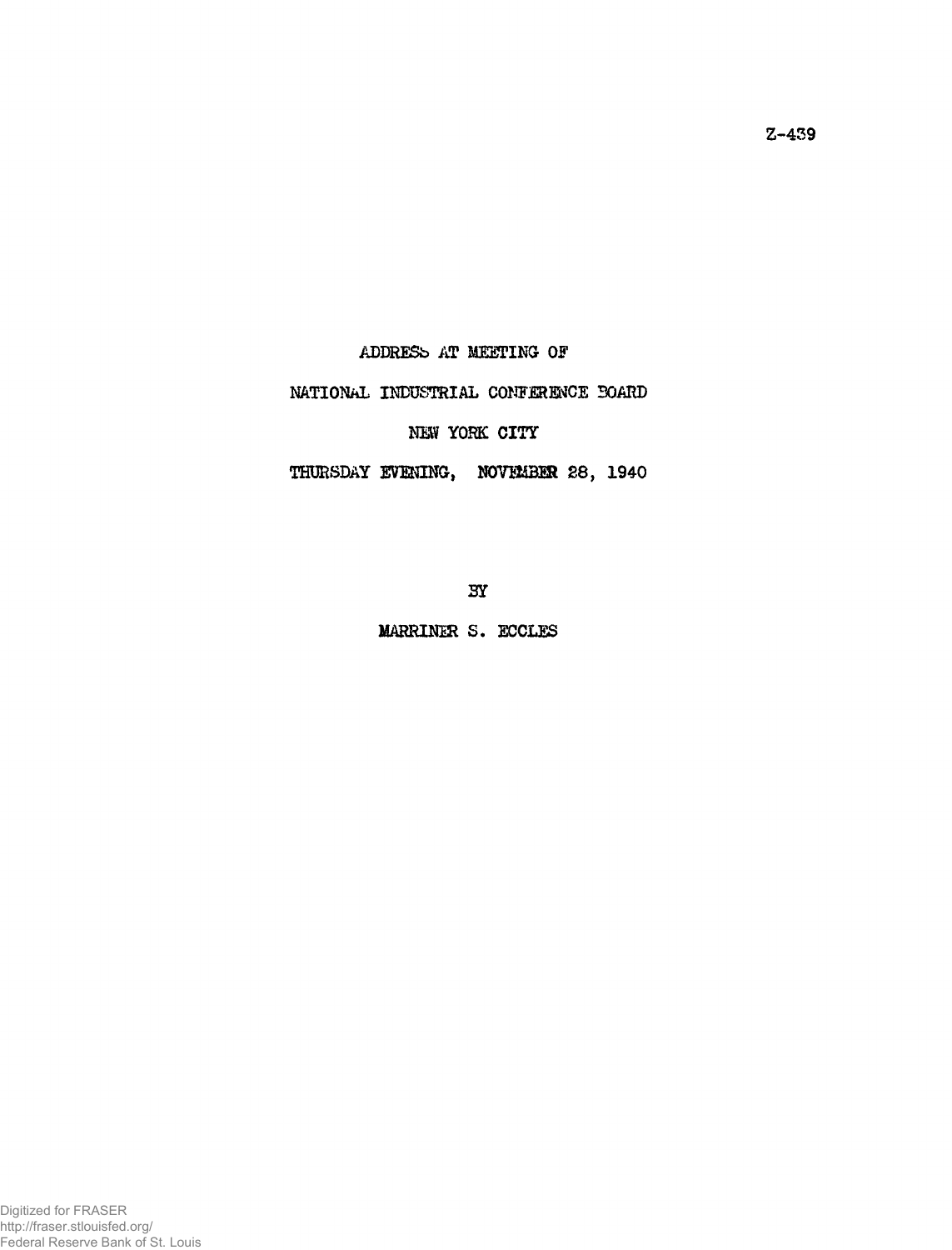**In appearing before the National Industrial Conference Board, it is appropriate that I should appraise the national economic outlook as I see it at this time. As Chairman of the Board of Governors of the Federal Reserve** System, I am primarily concerned with banking and monetary problems and with fiscal policies as they affect monetary conditions. I can speak only for my**self, and not for my associates on the Board or in the Reserve System, or for the Government. Many of the issues which I must touch on in order to present a rounded picture of present and potential problems as I see them are by their nature highly controversial. I wish to indicate my own views as frankly as possible for what they may be worth as a part of the full consideration and discussion that are required by the gravity of the times and the importance of the problems before us.**

**Underlying my approach to all of these problems is my belief that democracy and the system of free enterprise can function to provide reasonably full and sustained employment for all of our available man power, in peace as well as in war timos. The great bulk of that employment is and must be provided' by private enterprise. Public policy, therefore, should be directed to creating an economic climate thut will give the greatest possible encouragement to private initiative and private enterprise that is consistent with orderly and continuous national progress.**

**The experience of the past decade has served to confirm my conviction that having given this encouragement to private activity, Government should assure employment on useful public works, on a basis that is noncompetitive with private industry, for those able and willing workers whom private industry is unable to employ. Far from being wasteful, that is the essence of conservation**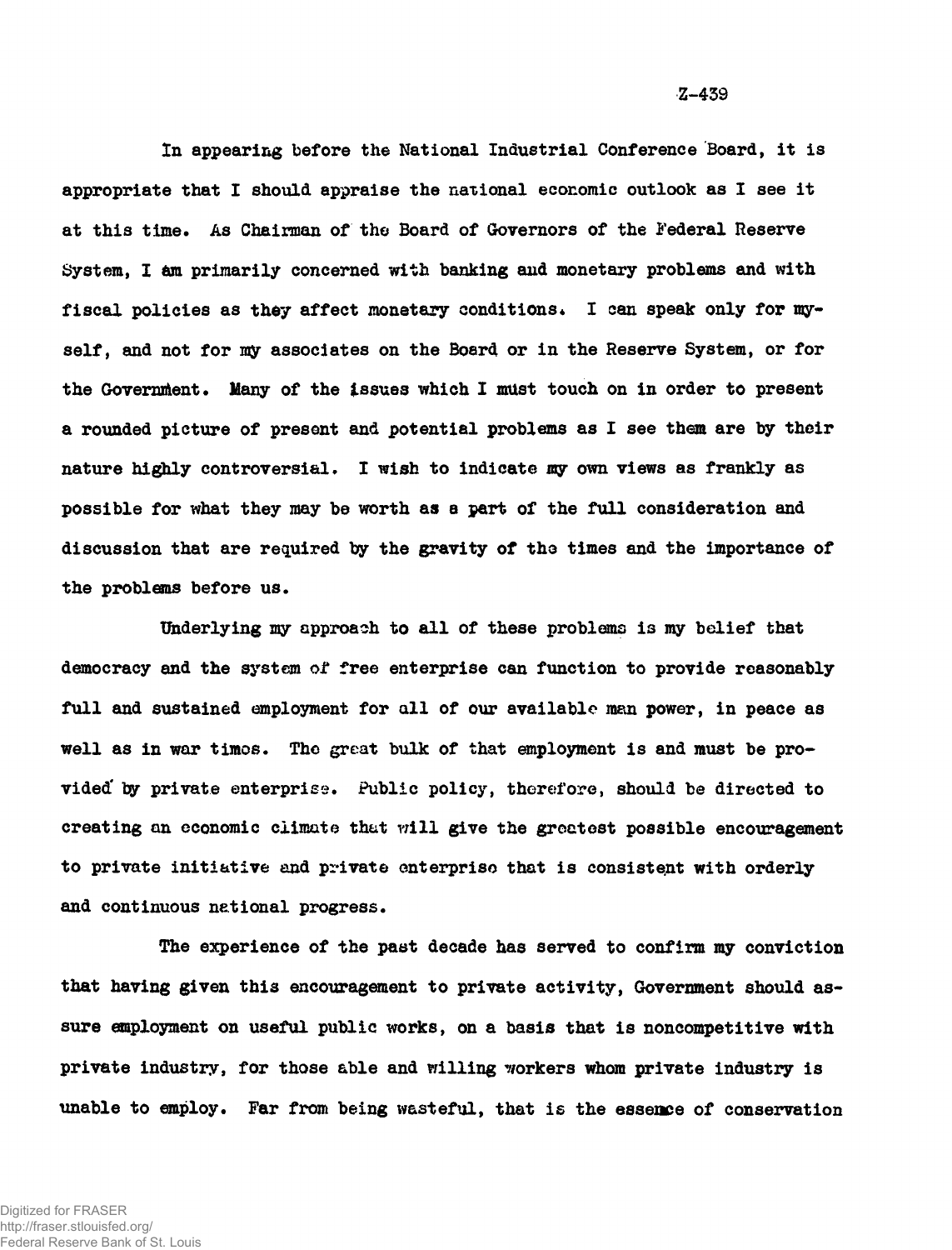**for it means adding to the store of national wealth, in providing roads, schools, hospitalization, public housing, and other betterments, that private enter**prise does not and cannot be expected to provide. We gain all these things in**stead of irreparably losing the product of labor by keeping it idle. Such a policy is economically sound, and when supplemented by an adequate social security program of pensions, public health and relief for the unomployables, compensates for the loss of buying power when the expenditures of private enterprise decline. This in turn benefits private business and restores** national income and national revenues.

**While fundamental principles of Government policy do not change, policies must vary as economic conditions change. Policy that is appropriate to a period of deflation and under-employment is not appropriate for a time of full employment and the inflationary possibilities that then arise. At a time when activity is rapidly expanding, and we are approaching conditions of reasonably full employment, the fiscal and monetary policies appropriate to the depression period need to be altered to fit the changed conditions.**

**A condition of rapidly expanding employment and production has now begun to develop, primarily as the result of our vast defense effort and British purchases and their stimulative effects, both directly and indirectly, on the entire economy. I wish now to discuss what seem to me to be the major factors, in the light of present conditions, that should be taken into account as they affect the banking and monetary field, the budget and taxation.**

**We are again hearing much about the dangors of inflation. It is vitally important to face the inflation issue squarely, but it is also important**

**- 2 -**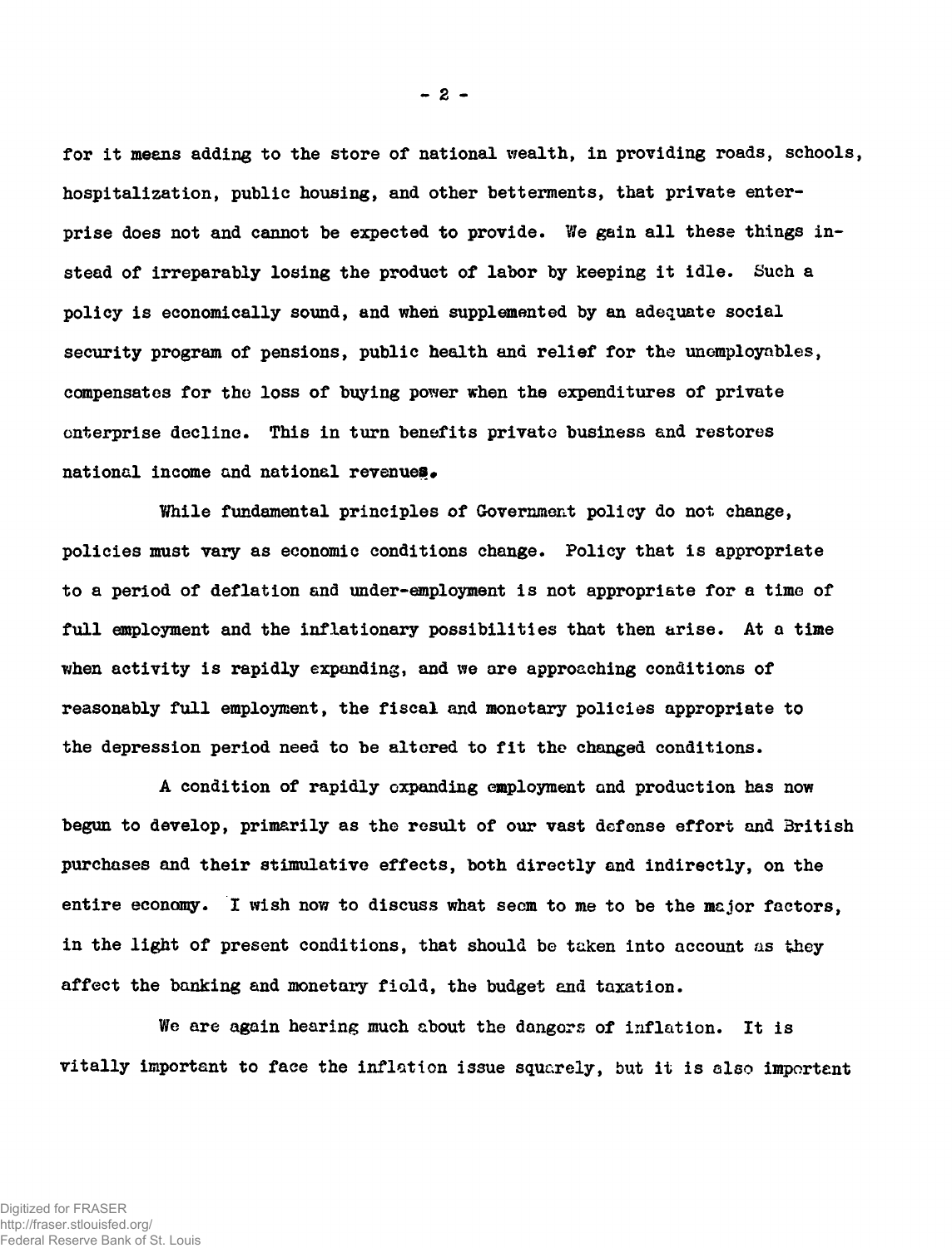**not to become mere inflation alarmists. We have had too much loose talk about inflation for seven years. First of all, we must distinguish between a price inflation due to non-monetary causes and one resulting from monetary causes. I have several times in the past defined the latter as a condition arising when the means of payment in the hands of those who will spend it increases more rapidly than the production of goods. This means that the economy has reached the limit of its ability to produce, that is to say, full employment of its man power and productive facilities, but that, nevertheless, the creation of money continues, uncontrolled and unchocked. A price inflation, due to non-monetary causes, arises when production in particular fields is interrupted or curtailed, whether from bottlenecks, short-sighted wage and price policies, monopolistic** practices by capital or labor, or related causes, when there is pressing con**sumer demand for the goods produced in these fields and when there is neither a shortage of facilities that exist** *or can* **be constructed or a shortage of man power. The cure for such a condition is not le3s, but more production. It cannot be remedied by monetary means, except at the cost of restricting the entire economy.**

**The immediate danger is that the upvard spiral of prices in particular sectors of the economy will throw these soctors out of balance with the rest of the economy, to the detriment especially of agriculture, unorganized labor and both the low income and fixed incomo group?. Since our major objective at all times, and especially when we cannot afford to lose time in building our defenses, is full production and employment, it is essential in the general welfare that business and labor avoid strikes and lockouts that interrupt the flow of production, and likewise avoid pries and n'e.ge policies that induce forward-buying**

**- 3 -**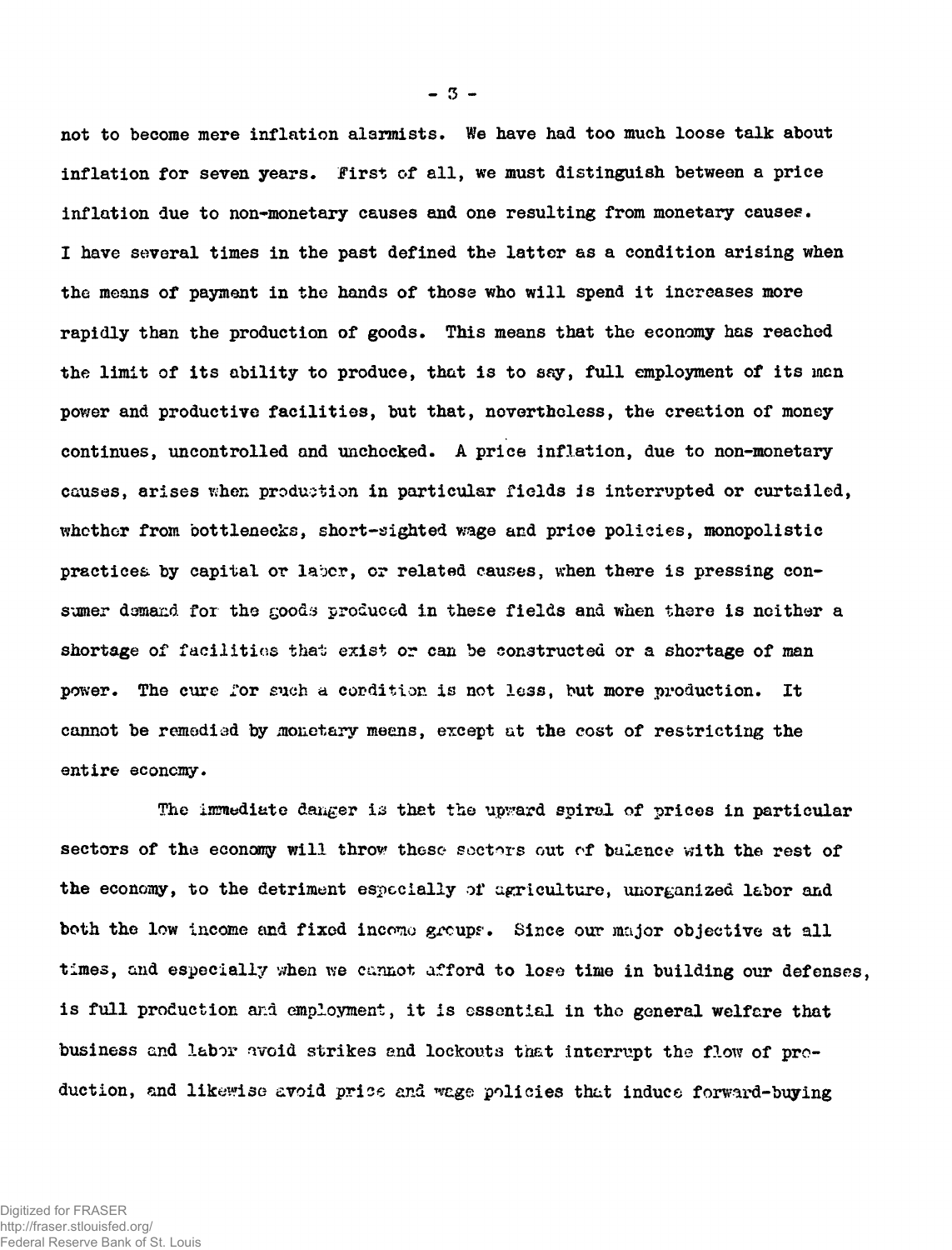**and inventory bulges due to fears of higher prices.**

**It would be best for all concerned if through self-discipline capital and labor prevented these abuses from developing, but if they fail to do so, regulation by Government will be necessary. Through increased efficiency and operating for longer hours, capital and labor can increase production. To avoid bottlenecks due to skilled labor shortages in certain fields, it will be necessary not only to utilize existing skills as fully as possible by working longer hours, but also to increase as rapidly as possible vocational and apprenticeship training. In these ways bottlenecks and unwarranted price rises can be avoided. Otherwise, governments have no choico, as we hsve seen in other countries, except to intervene directly by enforcing priorities, by proVontiggstrikes and lockouts and by fixing prices as woll as wages and hours.**

**These ere vital considerations at this time when production mu3t not merely be sustained, but must be greatly expanded to provide defense requirements and at the same time take care of normal civilian needs. I do not think it possible to over-emphasize the evils in the kind of inflation originating in what essentially are monopolistic practices either by capital or labor. The result is not only greatly to increase the cost of defense as well as the general cost of living, but the need to redress the unbalanced conditions that inevitably follow calls for increased subsidy payments to agriculture and increased payments in pensions and relief for the aged and the unemploycbles in order to try to make up for their diminished buying power. Likewise, it leads to demands on the part of all who are employed for increased wages and salaries to help them meet the increased cost of living. The result is the familiar general upward**

**- 4 -**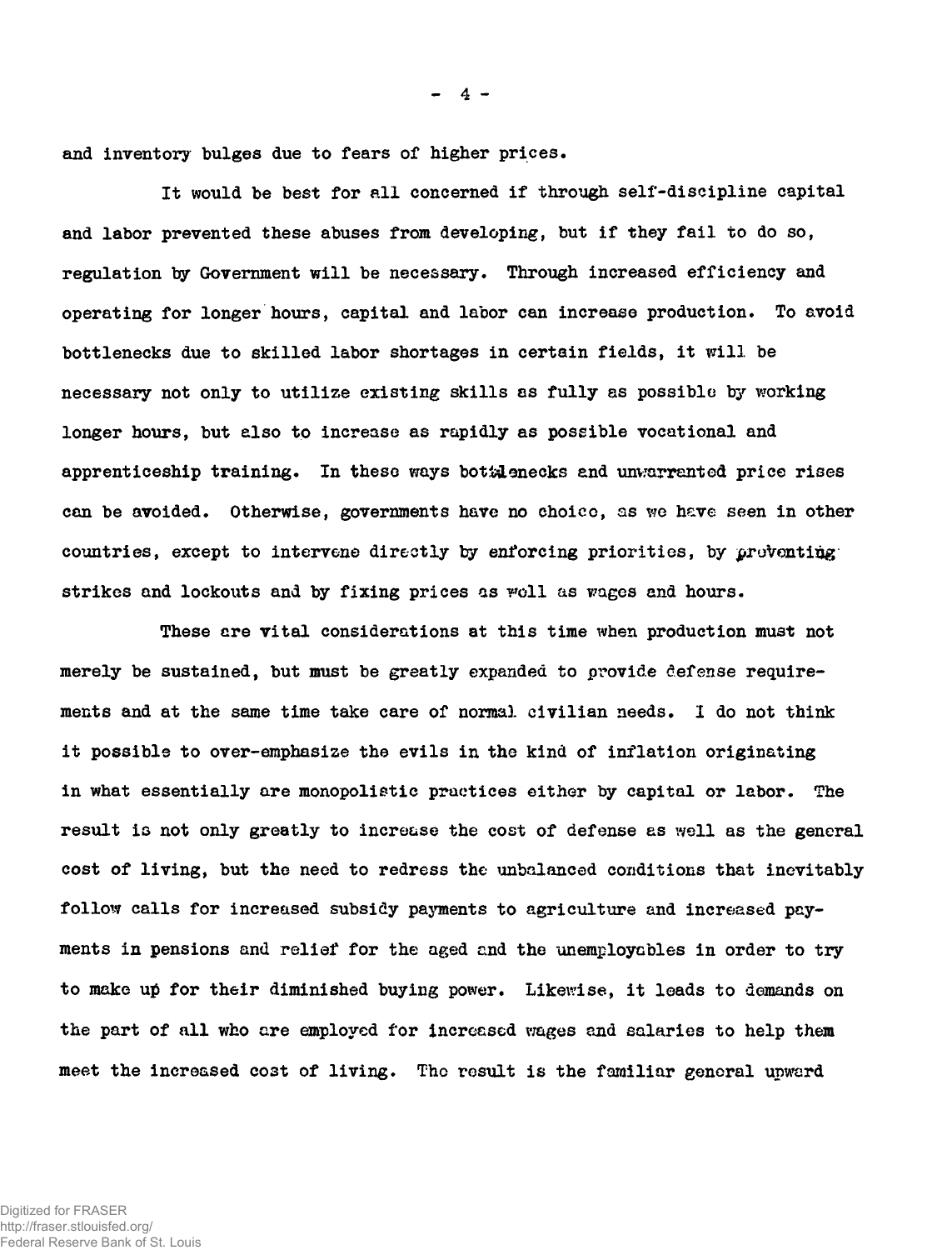**spiral of all prices which in the end benefits nobody, and defeats tha essential national purpose of substantially full employment and production for defense as well as for civilian needs.**

**I am aware that some men in business and in the ranks of labor feel that they should be allowed to make up now for some of the lean years. Past losses cannot be made up now except at tho risk of those inflationary consequences. The price and profit increases necessary to make up for such past losses would have to come out of the economy generally, at the expense of all other groups.**

This problem -- what may be called the bottleneck problem -- requires **that nov? more than ever before we keep a discriminating eye on price movements. Any increase in business activity characteristically produces relative scarcities in certain areas of production relative to the whole. These relative scarcities tend to cause price advances. This is particularly true of a period dominated by defense expend!tures. The defense program is concentrated upon specialized sectors of the heavy goods industries. Every effort must bo made to increase supply in these areas. To the extent that supply cannot be increased with sufficient rapidity to keep pace with both Government and civilian requirements, priorities and rationing may be necessary as a check upon undue price advances.**

**There would bo no economic justice in permitting the necessities of a great national emergency to yield excessive returns to producers in specialized areas at the expense of the rest of the community. Primary responsibility for preventing the breakdowns, the price distortions and consequences to the entire econony that v/ould result from tho attempt to ti-ke advantage of the emergency**

 $-5 -$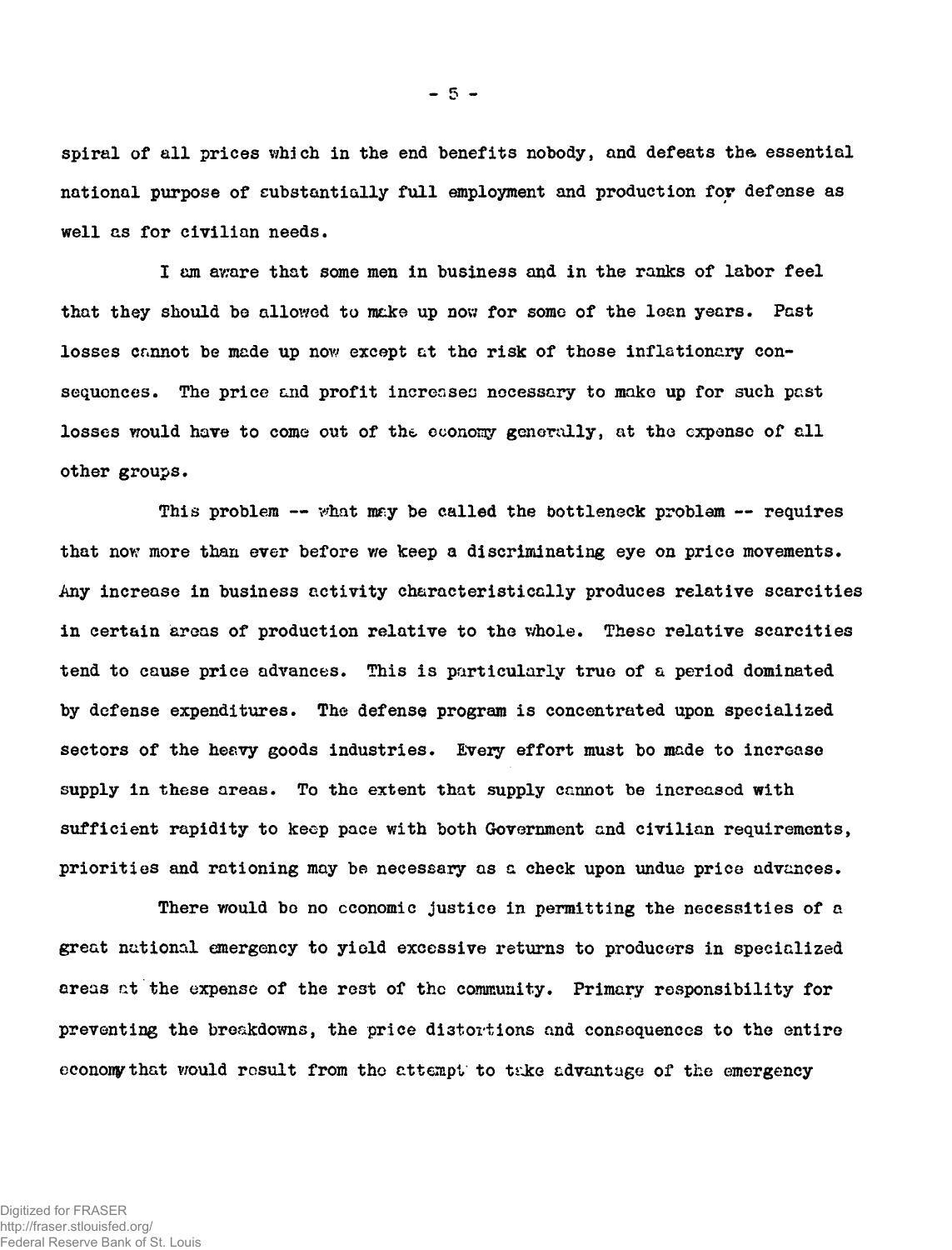**rests upon business and labor leadership. V'e need above all in this crucial period rapidly expanding production in the industries where preventable bottle**necks are most likely to develop. The time may come when we shall have to cur**tail private purchases of automobiles and private and public construction in order to give the defense program the right of way in tho heavy industries. But priorities and rationing should not be applied until we have exhausted every effort to enlarge productive capacity in the bottleneck** *areas.*

We must also keep a vigilant eye on speculative forward-buying and ex**cessive inventory accumulations. We should be alert to the possibility that the large cash and credit resources available might be turned into speculative channels under the favorable expectations which a prolonged defense program creates. We would be better protected against such speculative inflationary developments if the volume of idle funds already existing were curbed and prevented from increasing still more and if our bank credit structure were again brought within range of control.**

**Whet I have been discussing are inflationary conditions due to bottlenecks and other non-monetary causes. Looking beyond these immediate problems, we should be prepared to protect the economy also agc-inst the evils of general inflation due to fiscal and monetary factors.**

**As the result of gold imports, silver purchases, and purchases by** banks of United States Government securities the volume of bank deposits has in**creased to the highest levels in the history of the country. Demand deposits ana currency now amount to \$41.5 billions, or about #14.5 billions above the peak of the boom period of the Twenties. At the same time, gold and silver**

Digitized for FRASER http://fraser.stlouisfed.org/ Federal Reserve Bank of St. Louis **- 6 -**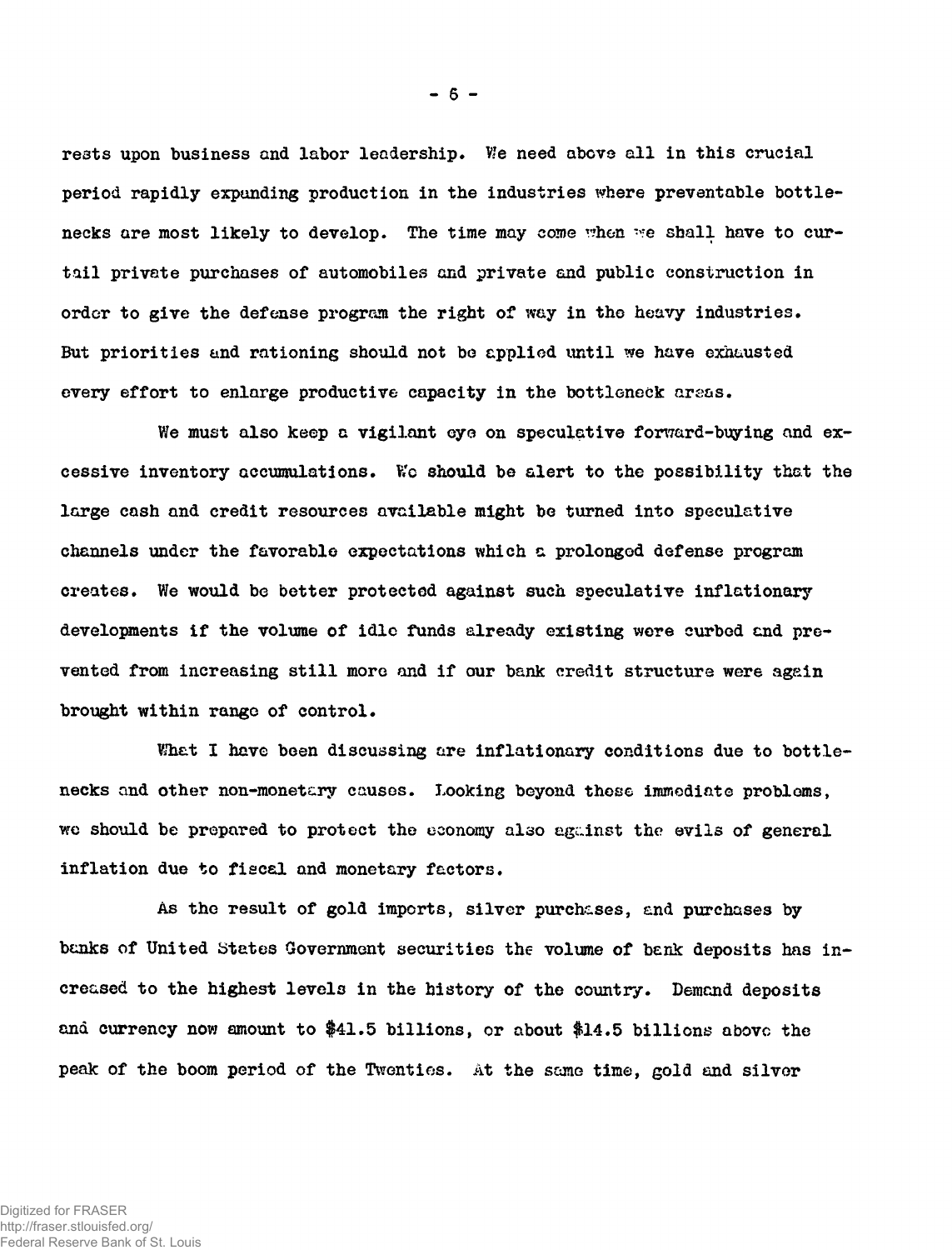purchases have raised the volume of excess reserves to \$7 billions, which is a **wholly unprecedented volume, capable of supporting e bank credit expansion of fully \$60 billions in addition to the present total of deposits.**

**As long as these funds have been relatively dormant, they have not presented a serious problem cxcept as they have tended to depress tho interest rate structure to excessively low levels. To avoid that extreme — to keep the bank credit picture within the realm of control that is the special responsibility of central banking authorities — I advocated, in connection with the Banking Act of 1935, that Congress give tho Reserve System adequate powers to absorb the excess, and I subsequently urged that consideration be given to the** main causes of this condition, that is, to silver purchases and to the causes **of the inflow of gold from abroad v/hich are almost entirely responsible for the present and continuing growth of excess reserves. The authority granted by Congress has been entirely inadequate to copo with tho unprecedented growth of** excess reserves. For that reason, the Board of Governors as long ago as 1938 **recommended in its annual report that Congress take cognizance of and deal with this rapidly enlarging problem.**

**The need for dealing with it becomes increasingly imperative because of the rapid expansion generated by the defense program. It is essential now that the excess reserves be brought within a range where they can be adjusted to the needs of legitimate business through the open-market function of the Reserve System, and not be left as a basis for an uncontrolled multiple credit expansion such as could be built upon them.**

Digitized for FRASER http://fraser.stlouisfed.org/ Federal Reserve Bank of St. Louis **- 7 -**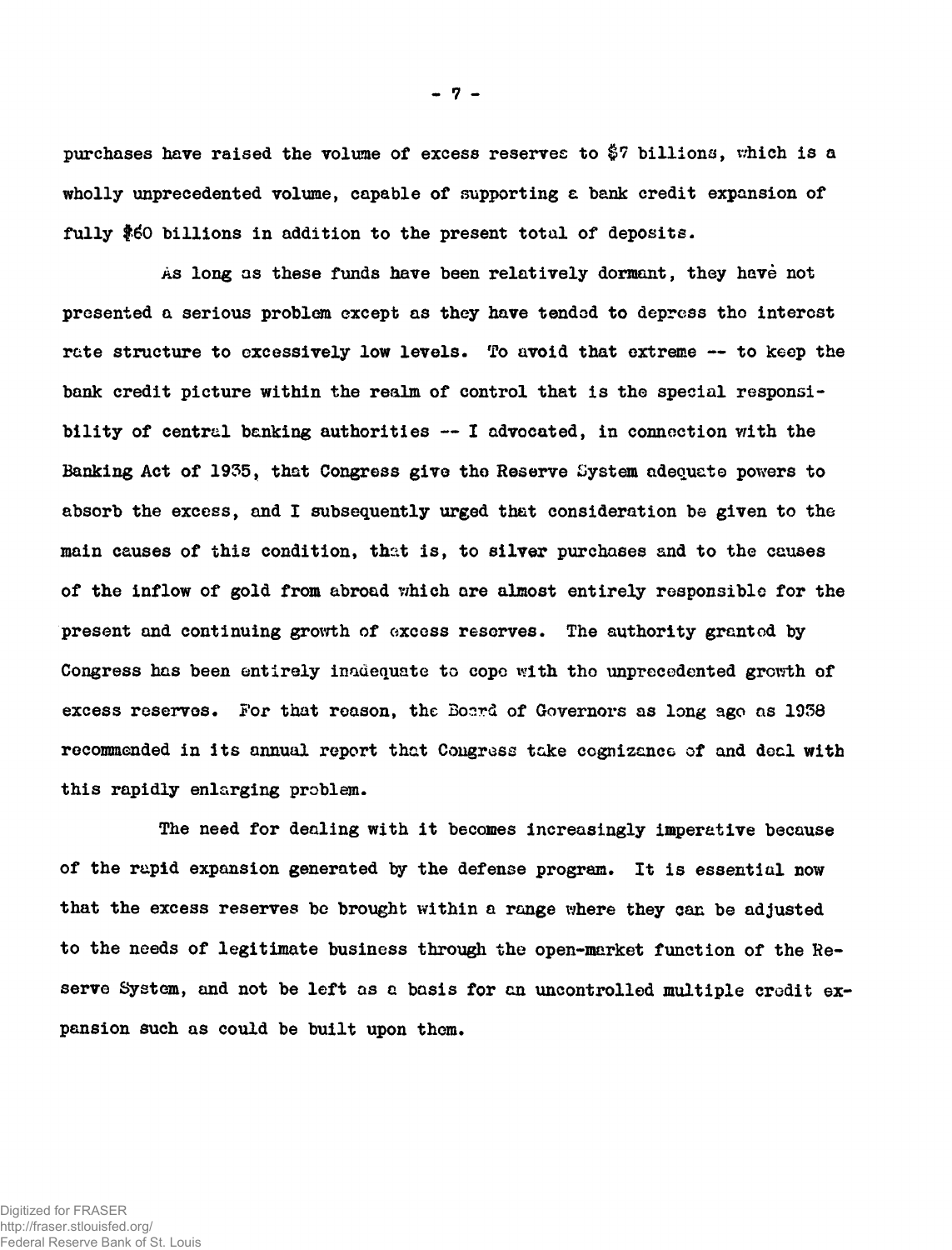**I\$r the open-market function, I mean simply the authority which the Reserve System has to buy or sell Government and certain other securities for its own account, these operations being carried out by the System\*s Open Market Committee. The importance of these operations lies in the fact that when securities are bought it increases member banks reserves. Conversely, when securities are sold from the open-market account it absorbs and thus decreases the reserves of member banks. The open-market instrument is a flexible one, affecting only banks that desire to purchase or soil securities, largely in accordance vyith their reservo position, whereas raising reserve requirements affects all banks in accordance v'ith their classification. I want to say in passing that, contrary to a persistent popular fallacy, the Reserve System does** not use reserves deposited with it by member banks to buy Government securities. **Such bank reserves are quite literally locked up by the System and cannot be used as a basis for credit expansion. The System has specific authority to create the funds used in open-market operations. These funds are in no way dependent upon or related to such reserves as member banks carry with the Reserve Banks.**

**Regaining control over excess reserves is a necessary precaution against the inflationary possibilities of over-expansion of bank credit based upon these redundant reserves. It i& not a step that would in any way restrict legitimate business expansion, Government financing or development of tho defense program. It is a safeguard against necessary expansion developing into over-expansion — into creation of the means of payment out of all proper relationship to production. How this step may best be accomplished is a matter for Congress to determine.**

**- 8 -**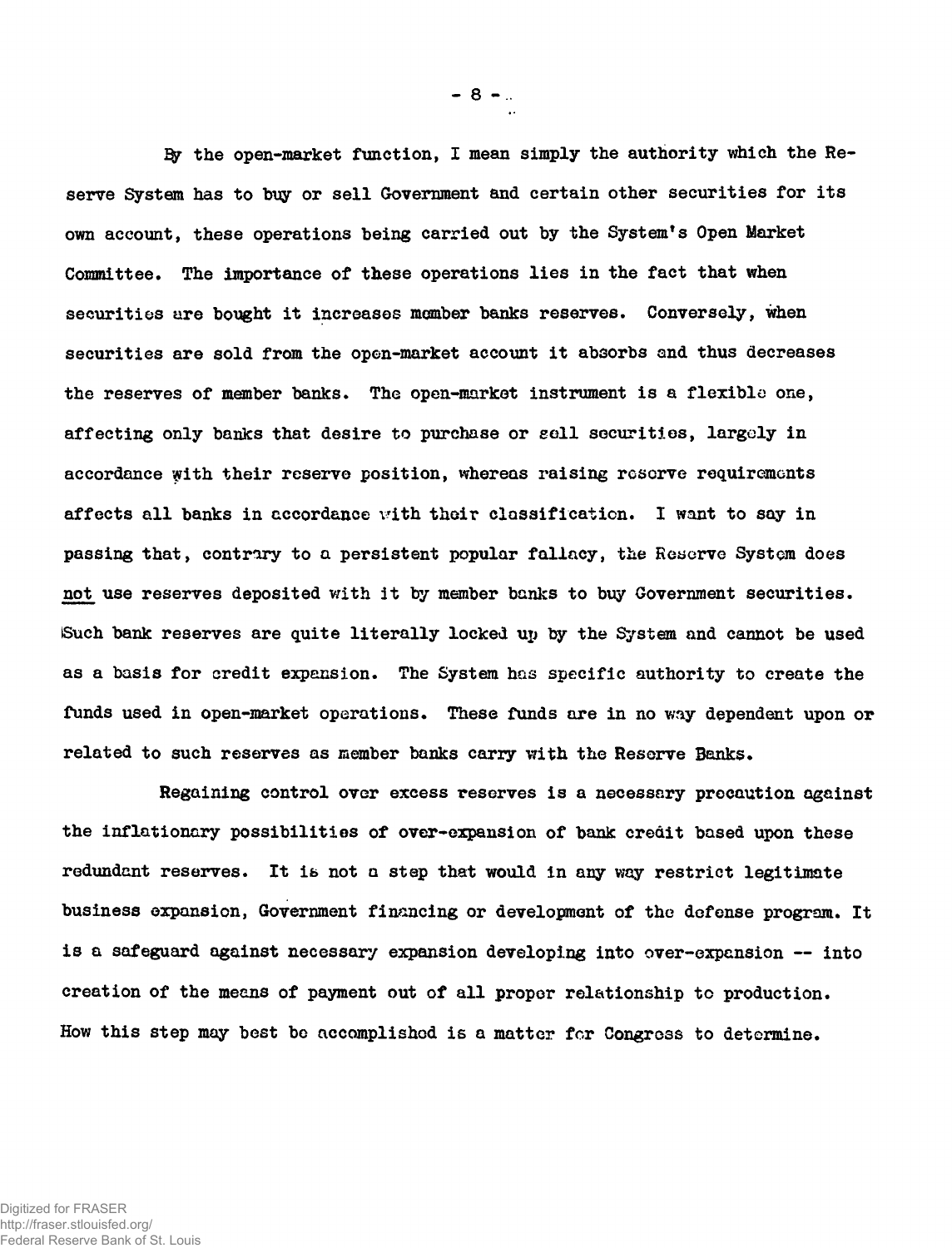**However, I see no feasible way to accomplish it except by increasing the reserve requirements of the banks to a point which would reduce the excess reserves to an amount that could be absorbed by the sale of Government securities from the System's portfolio, leaving only enough securities to take care of System expenses. In addition, adequate provision should be made for absorbing future gold or silver acquisitions that add to excess reserves. This power of raising or lowering reserve requirements should be made applicable to New York, the money center, or to all reserve cities, or to country banks, or to any combination of the three groups. This would provide for flexibility and make it possible to adjust reserve requirements more in accordance with needs.**

**Furthermore, reserve requirements must be made applicable to all banks of deposit, whether they be members of the Federel Reserve System or not. It is not equitable to ask only the member banks of the Reserve System to subject themselves to increases when those who elect to remain outside the System, or those who are now members and who choose to withdraw, can escape sharing in what is a national responsibility. This situntion is not only inequitable but it renders monetary control ineffective so long as any bank that docs not like the reserve requirements can relievo itself of the restriction by withdrawing from the System. Demand deposits arc\* tho iwijor part of our money supply — and control over their expansion and contraction must reach all banks that are in a position to create them.**

**As long as we have a vast oversupply of excess reserves, the inducement exists throughout the banking system to expand and to put these resources**

**- 9 -**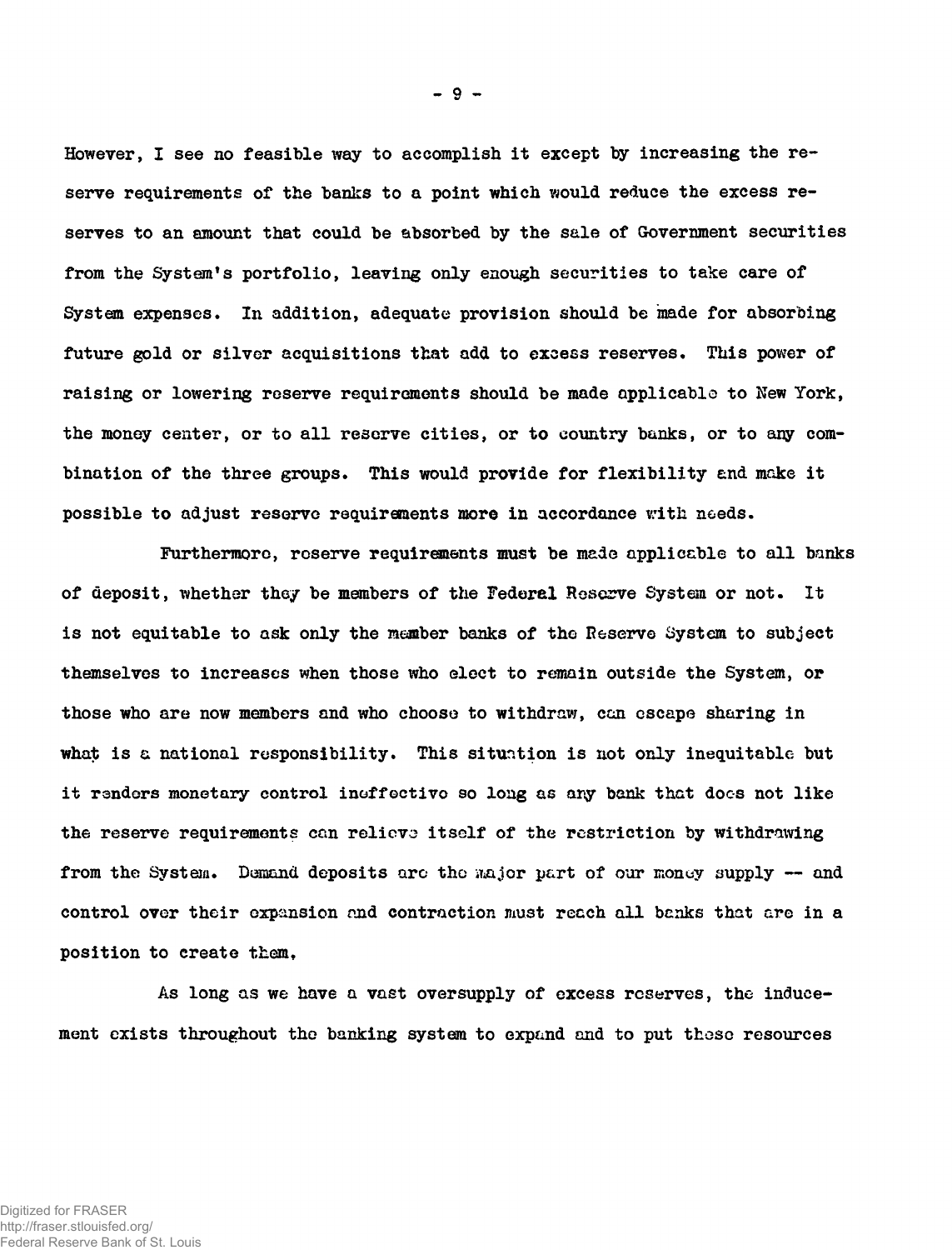**to work in loans and investments. When the economy is reaching the stage of full production and employment that inducement should be removed.**

**Not only do the excess reserves afford an opportunity for overexpansion but they also tend to depress the interest rate structure to excessively low levels. I have continuously advocated a policy of monetary ease as the appropriate accompaniment of a period of under-employment, but I hove never favored artificially low rates such as have boon brought about through an uncontrolled surplus of excess reserves. No such oversupply of excess reserves is necessary to carry out a policy of monetary encouragement to business recovery. Instead, excessively low interest rates tend ultimately to induce inflated prices of Governments, municipals, and other high-grade securities. Tho effects are reflected in credit lines generally, and are folt by insurance companies, savings banks, educational institutions, and other fiduciaries representing the accumulations of many millions of our people, small as well as large savers. Moreover, this creates a future problem for monetary authorities because at such time as it may become necessary to curtail further credit expansion, as a safeguard against inflationary developments, this, step cannot be taken without causing a decline in the price of outstanding securities.**

**Although some interest rates have bocome extrewely low, rates in the home and farm mortgage field have been relatively slow to respond to the general decline and are not now to > low, in my judgment. I think there would be no justification for increased rates on home or farm mortgages, and that increases** in such rates would be unwise and unwarranted. The volume of existing idle funds

Digitized for FRASER http://fraser.stlouisfed.org/ Federal Reserve Bank of St. Louis **- 10 -**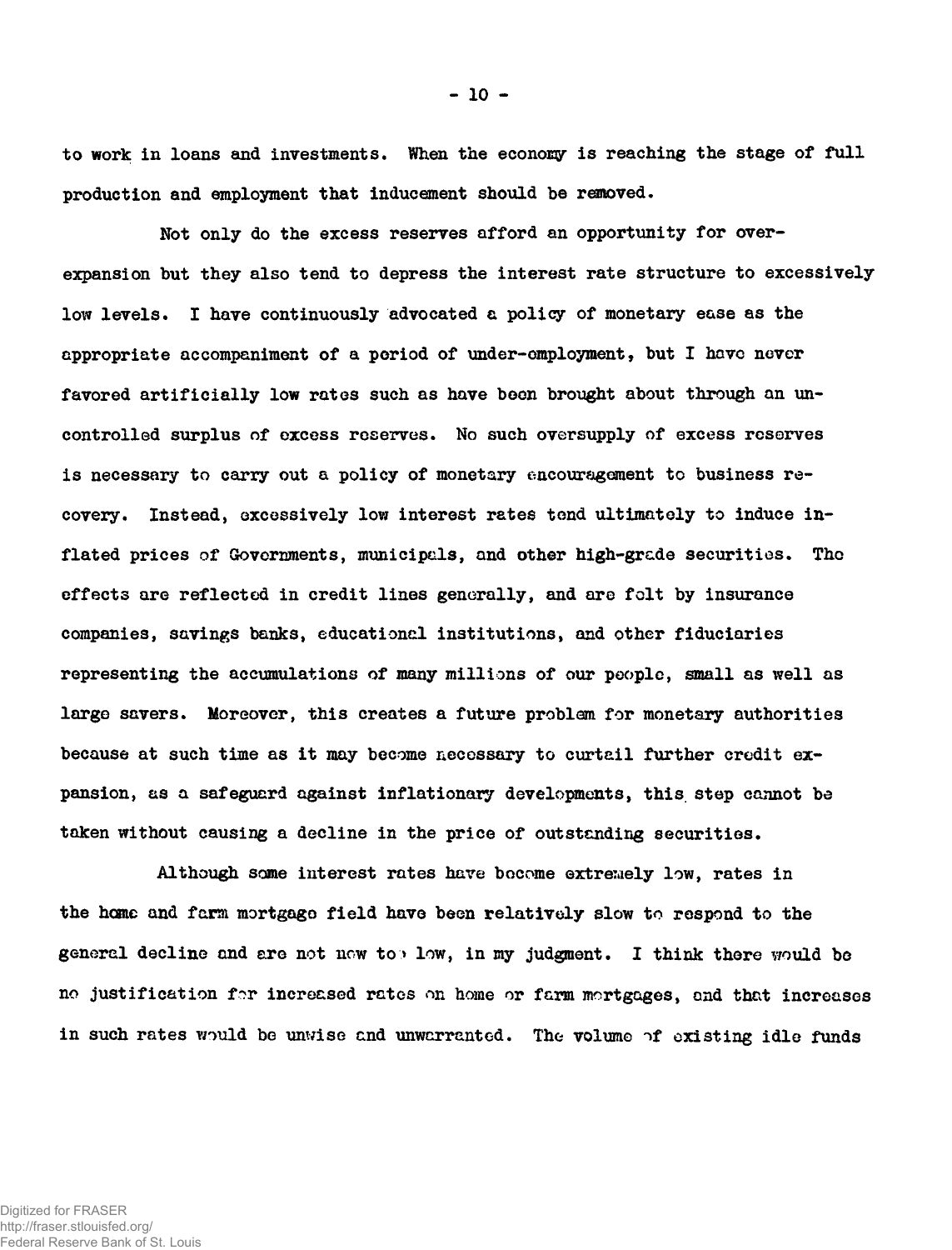*l's* **so large that some of the higher bond and mortgage rates may go lo'ver even though there is no further expansion of existing funds.**

**I am concerned with interest rates not as an end in themselves, but as a means to the end of stability in the progress of our economy. Excessively low rates do not contribute to stability any more then do excessively high rates. Neither is fair to lender and to borrower. It is one thing to have interest rates low as the result of the pressure of savings or investment funds on the market. It is a quite difforent thing to depress the interest rate structure abnormally through exccss reserves erected by causes extraneous to our economy. I have always contended, and I reiterate now, that these abnormal pressures should be removed, and they must be removed as an essential element of defending the economy against possible inflationary over-expansion later on.**

**As an additional measure I favor exempting deposits held with the Reserve Banks and vault cash held by banks from assessments for Federal deposit insurance. While I have never been against interbank deposits, I do not favor** over-concentration of funds that serve no useful purpose at money market banks, **but tend to depress short-term rates to such low levels that the very banks which concentrate their funds in the money centers find themselves in an adverse competitive position. Nor is it to the interest of the money market banks to accumulate excessive correspondent bank balances on which they can earn nothing, but on which they pay the assessment. Furthermore, if a bank's funds are locked up by the authorities to serve as reserves, it is not fair to the bank to require it to pay assessments on the locked up funds that earn nothing for the bank. Another reason for exempting reserves is that there is no risk involved in depositing those funds with Reserve Banks and thus no justification for assessing**

Digitized for FRASER http://fraser.stlouisfed.org/ Federal Reserve Bank of St. Louis  $-11 -$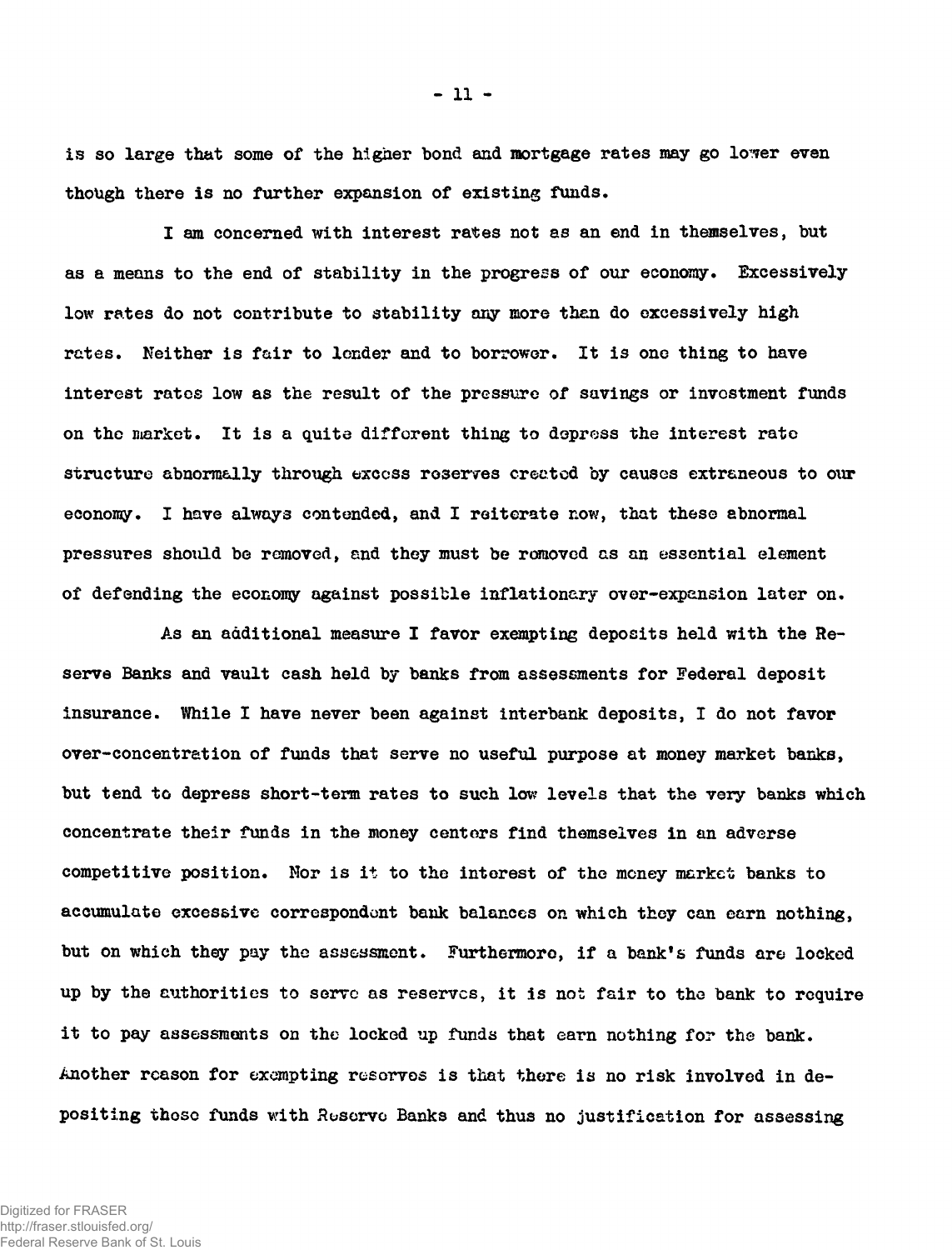**a premium to insure them.**

**Some of the large city banks have been much interested in getting legislation that will exempt them from paying deposit insurance assessments on the interbank deposits they hold. It seems to me that since they pay no interest to the depositing banks on these funds, that the more equitable amendment would be to exempt the originating bank from paying the assessment if these funds ere deposited with Reserve Banks. In other words, if any bank is to be benefitted by exemption from the assessment, it should be the originating bank which deposits the funds as a reserve in the Reserve System, and not the bank that gets the use of tho funds without paying anything for them. It is not in the interest of the city bank to have interbank deposits in abnormal amounts because they cannot be profitably used by reason of their volatile nature. The city banks should be interested in having only such correspondent bank balances as reflect the business done by the correspondent banks and the services rendered for them.**

**I have dwelt at some length on the general subject, with some of its ramifications, with regard to controlling monetary inflation by controlling excessive bank reserves. This subject, however, cannot be considered separately from the other sources of money-creation, that is, Government deficit-financing through the banks, and gold and silver policy. As an integral part of the general policy that is necessary for the period we are entering, we must discourage the purchase of Government securities by banks. For that creates new deposits. With the volume of bank deposits and currency greatly in excess of the highest levels we have ever had, it becomes important that wo do not continue to add to this total, particularly at a time when one effect of the defense program is to activate the existing volume of deposits os they are drawn upon by business**

**- 12 -**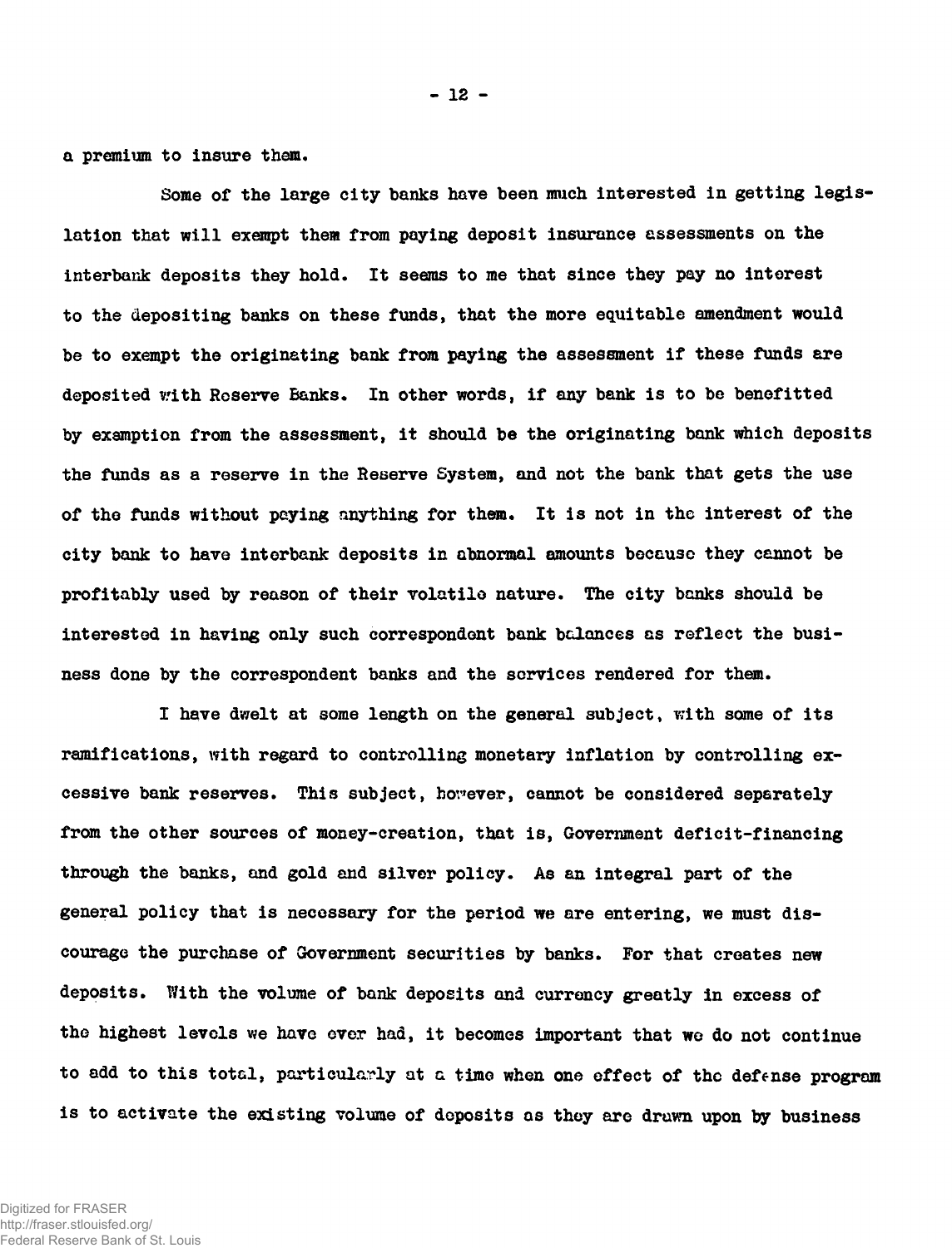**and put to more active use. Instead, Government securities should be sold to private and institutional investors« This has the effect of using existing funds rather than creating additional deposits. When the Government borrows existing funds it does not reduce the supply because as soon as these funds are expended by the Government, they go right back into the money system again, chiefly as** bank deposits. Another popular mistake is to suppose that Government deficit**financing creates excess reserves. Instead, they originate from gold, silver, or other currency acquisitions. When the Government sells its securities to the banks, instead of creating excess reserves, this absorbs them because the new bank deposits thereby created have to be based upon or charged against the bank reserves.**

**So long as banks have an oversupply of excess reserves, they have every inducement to invest in Government securities. That inducement can only be reduced or removed by reducing or removing the excess reserves which, as I have sought to indicate, should be adjusted to the normal requirements of business. If this is done the rate on Government bills and short-term notes would be likely to increase sufficiently to attract the large amounts of idle corporate balances, representing reserves of various kinds, that have accumulated. For the most part, these funds are now deposited in banks and earn nothing for the corporate owners. They would be inclined to invest them in short-term Governments if the yield were raised from the prevailing artificially low levels. At the same time, longerterm issues should be adapted to the requirements of insurance companies, savings banks, and individual or institutional investors. Thus the non-banking market for Government securities would bo broadened out to absorb whatever Government financing may be necessary during the period in which we are ranking large defense outlays.**

**- 13 -•**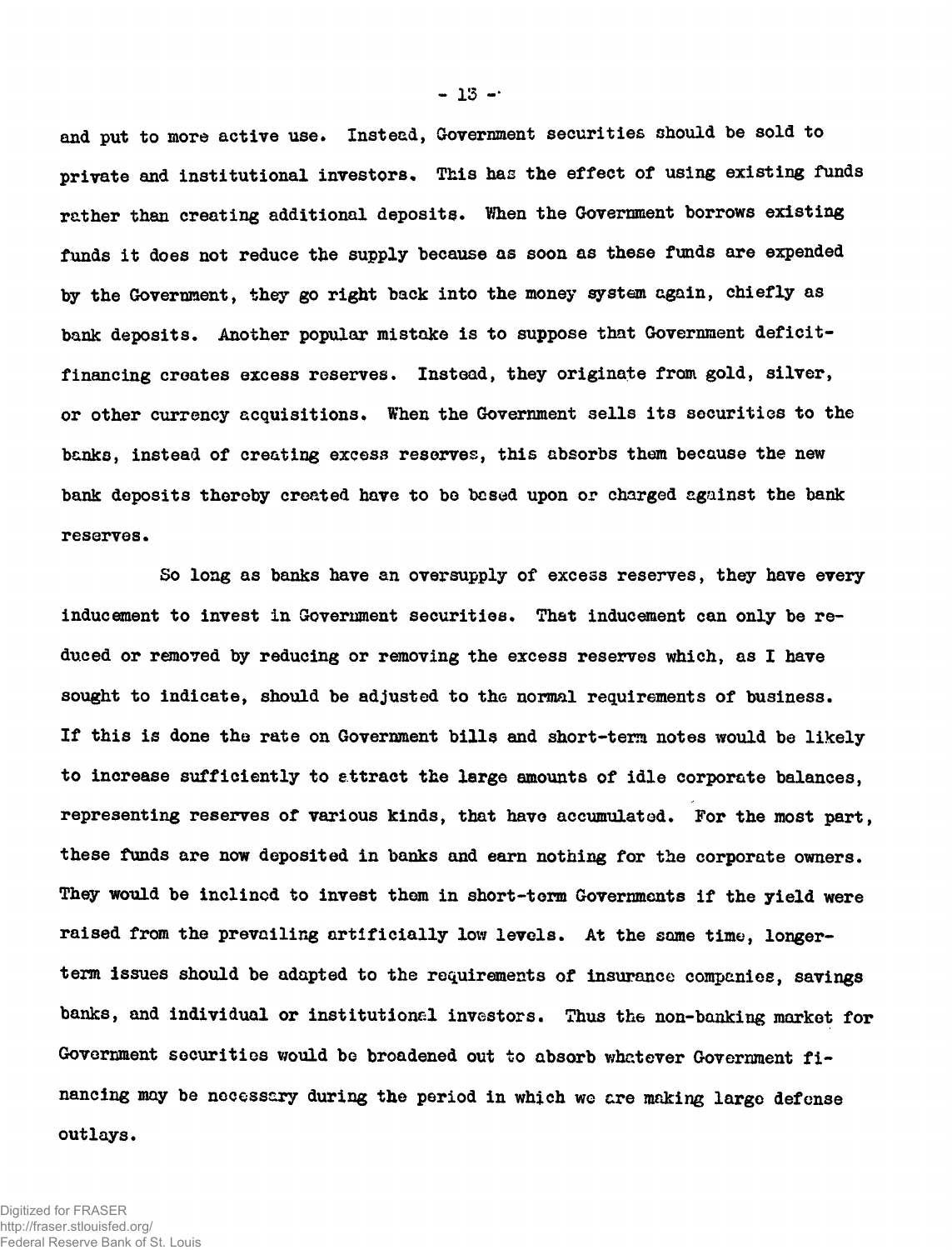**But deposits as well as reserves are also increased as gold and silver continue to flow into our money system. Even if we had authority to offset the effect of the gold and silver acquisitions on excess reserves, these acquisitions would still continue to add to deposits, unless we are prepared to deal with these factors at their source. I have publicly stated my opposition to the purchase of foreign silver as unjustified from a monetary standpoint. If, for other reasons, at this time it is considered desirable to assist silver-producing countries, that could be done by making loans secured by silver or other assets. Therefore, Congress should repeal the present legislation, and at the same time cancel out the billion and a half of seigniorage which could be used for issuance of additional silver certificates. Likewise, I favor canceling the authority under the so-called Thomas amendment to issue \$3 billions of greenbacks. Both of these sources of funds, if resorted to, would add to excess reserves and to deposits, and would greatly accentuate the problem of the monetary authorities.**

**While the expenditure of the gold stabilization fund would have the same effect, the problem of gold presents a particularly difficult question. I believe that Congress, in considering all the interrelated elements of the monetary picture, should consider whether or not it would be rise to make credits available at low rates, as a means cf aiding the British, taking as collateral their gold, as well as their security holdings here, in Canada, or elsewhere, rather than to continue to accumulate more and more of the world's gold supply at the cost of inflating our banking and credit structure.**

**I have come last to the problem of the budget — but not because it is of least importance. As long as we continue to operate on a deficit basis, it will be necessary for the Government to go to the market for the funds to make**

**- 14 -**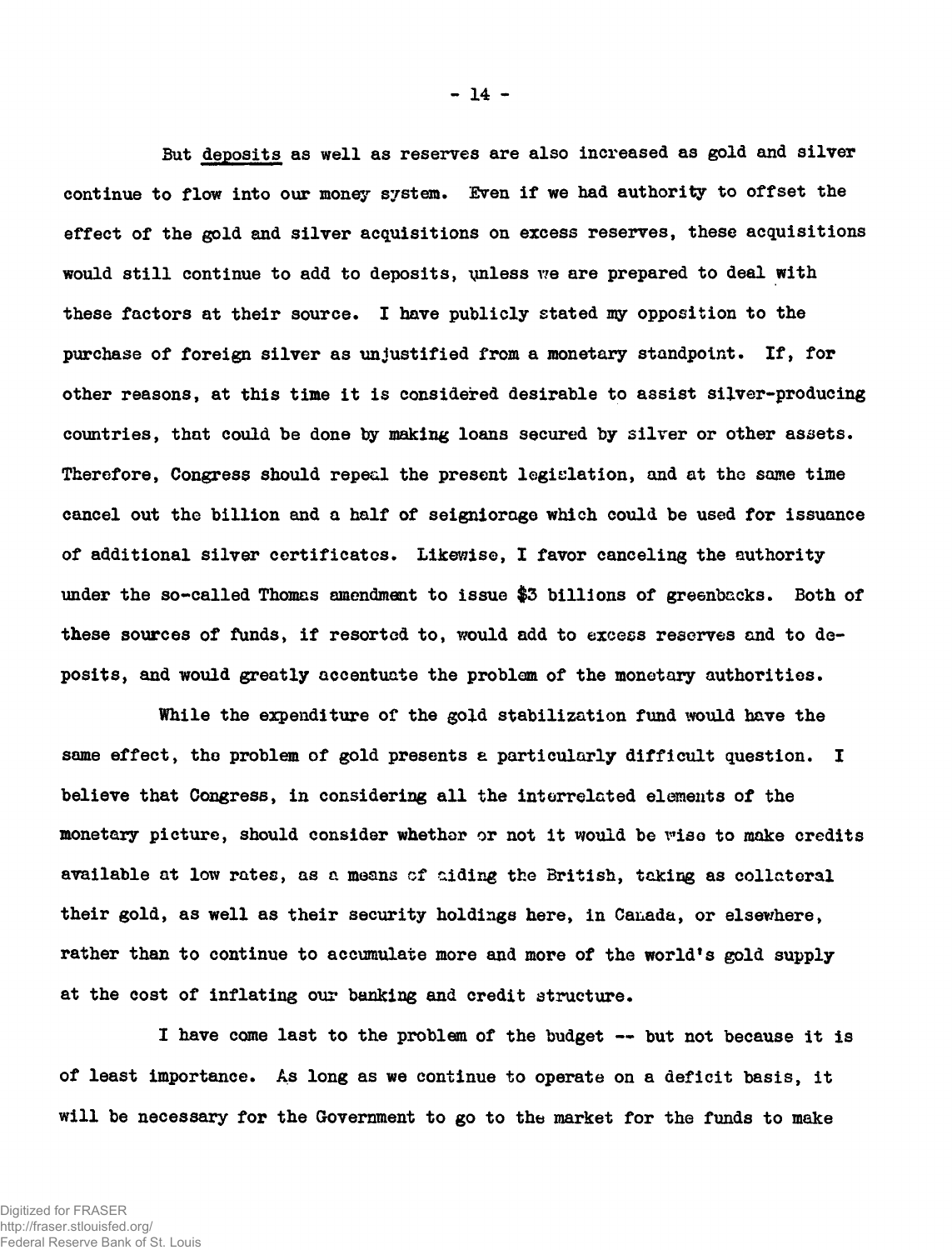**up the difference between tax collections and expenditures. I believe that we should at this time take further steps to close the gap between income and outgo as far as can be done without either confiscatory taxation or the retarding of private enterprise. So long as the Government is rapidly increasing its total expenditures, I do not see how these outlays can be covered on a pay-as-you-go basis because the increased national income and the tax revenues resulting therefrom cannot be realized until some time after the sums are spent. In other words, there is a lag between the time when the Government has to raise the money and the time when it takes effect as income among the people who ultimately receive it in paymont for goods and services. Taxes on 1940 incomes are paid in the fiscal years 1941 and 1942. There may be a lag of a year or a year and a half before money borrowed for defense, in effect, shows up in expenditures, then in higher national income, and finally in increased tax receipts.**

**It would not be wise to try to put sufficiently high rates into effect to close the gap entirely until we have reached a condition of full production and employment. But at that time, the tax system in effect should be adquate to bring about the balancing of the Federal budget.**

**Revision of the tax structure should not be delayed until a full-employment income is reached. We should begin to re-design the tax system in the near future. First and foremost, we should revise our corporate, individual and inheritance tax structure so as to close very important existing loopholes that make tax rates much less effective than they should be. For instance, there is not much use in raising individual surtax rates if corporations are permitted to hold back earnings in the form of idle funds instead of paying thorn out as dividends to stockholders. If the estate and the individual surtaxes are to be made as pro**

**- 15 -**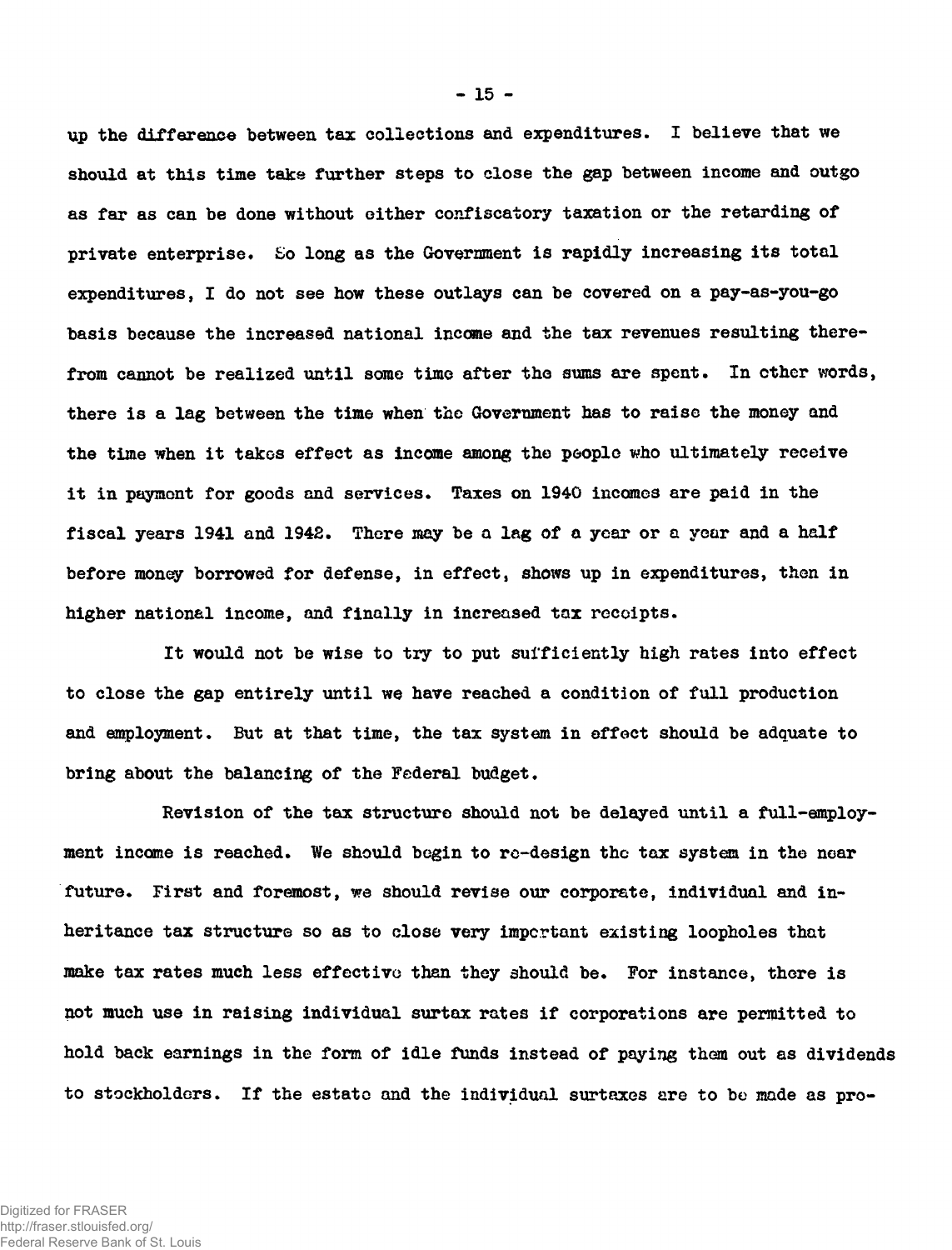**ductive as they should he, then the gift tax must also be revised. The excess profits tax, which is clearly inadequate, should be revised to apply to all earnings above a certain ceiling, say, of 10 per cent of invested capital, with such exceptions as may be necessary as a matter of equity or to stimulate new business. The present law allows an option under which corporations are able to make abnormal earnings after all taxes, including the excess profits tax, are paid earnings in some cases larger than they have ever been before. I am heartily in accord with the proposals of the Treasury with reference to the excess profits tax and to eliminate tax free securities.**

**The present tax structure, strengthened in the ways I have indicated, will bring in enormous revenues once the national income has risen to \$90-100 billions. As national income approaches these levels, rates should be raised still more if necessary to balance the budget.**

**In addition to our own large defense expenditures, the amount of which we cannot foresee at this time, there is the increasing amount of help to Great Britain which must also be taken into account. If the total of these reaches a much larger figure than is now apparent, it may be nccessary to impose selective consumption taxes on those things that are most essential to defense and the least essential to civilian consumption, in order to divert production and income to defense purposes. This may become necessary es a measure against a general price inflation. But such taxes should not be imposed until we have first placed on the statute books a tax structure sufficiently progressive to insure that the defense program will not increase the current inequality of wealth and income. Indeed, tax policy should be designed to minimize this inequality, bringing about**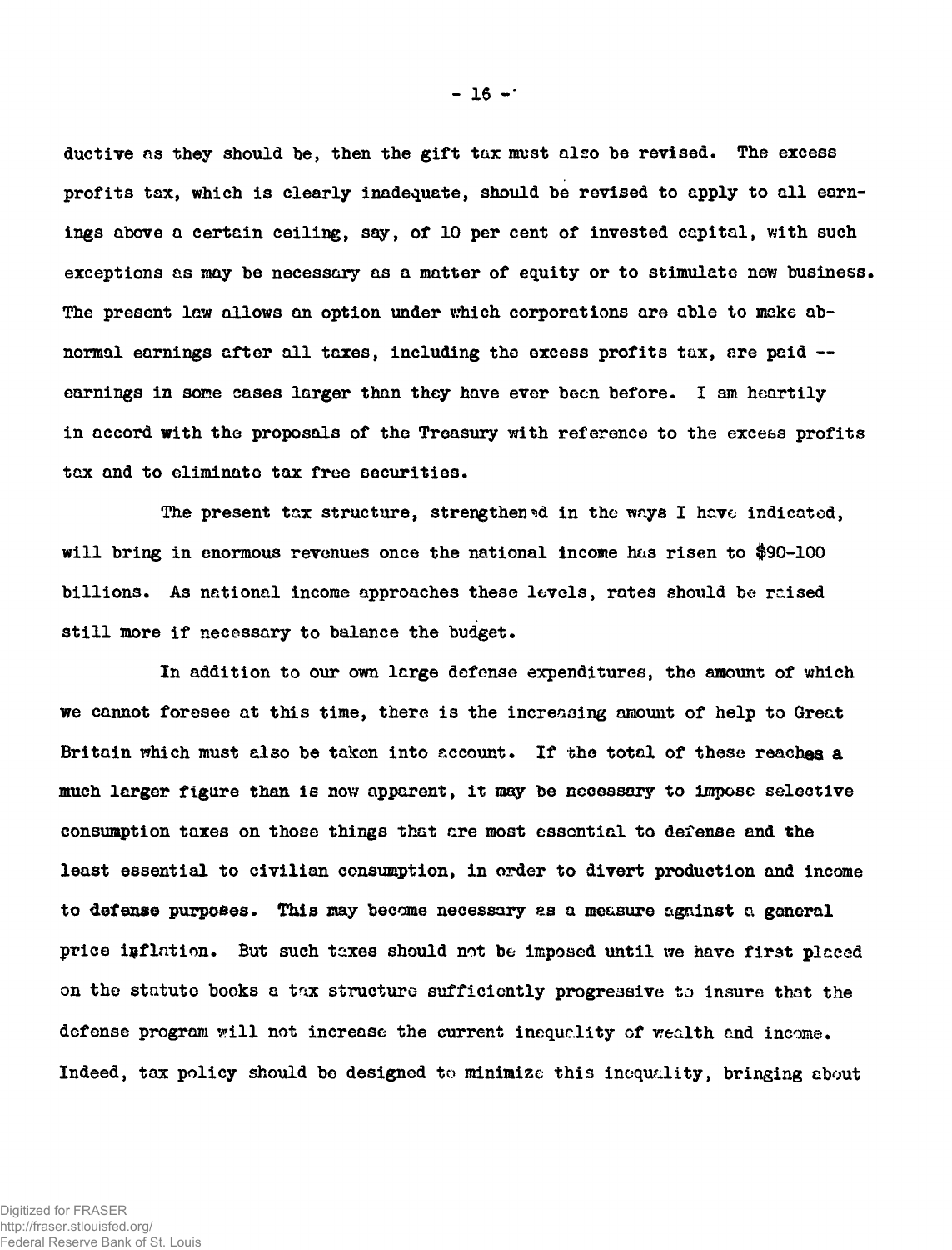**a wider distribution of the benefits as well as the burdens. When full employment and production have been reached, increased consumption taxes are the most effective means of preventing a general prico inflation, but they presuppose the prior enactment of steeply progressive income and estate taxes.**

**Diroct responsibility for taxation is, of course, outside the realm of monetary policy, but the subject of taxation cannot be separated from the primary concern of those charged with monetary pov,ers and responsibilities. It is not possible to appraise monetary policy realistically without taking account of the effect of taxation and of Government financing cn the banking and credit structure.** When the time arrives when monetary restraints may become necessary, deficit**financing should be discontinued, thereby bringing the budget into balance. The time for such action will arrive when the economy hns roachod full production, that is, substantially full employment, and both monetary and fiscal policy may need to be invoked to maintain a proper relationship between production of goods and creation and use of money.**

Since it would be practically impossible to balance the budget while **public expenditures are rapidly increasing and before a much larger national income has been achieved, we might consider viewing certain expenditures for defense as a capital investment. In effect, it may be considered a necessary substitute for an** equal amount of capital expenditure by private industry which in borrowing for **capital outlay would amortize the debt over the life of the investment. If we w§re to treat the investment in ships, bases, arsenals, factories, powder plants and the other capital investments paid for by the Government as private business would treat similar capital investment, wo might then consider covering only the amortization, operating and maintenance costs out of current receipts.**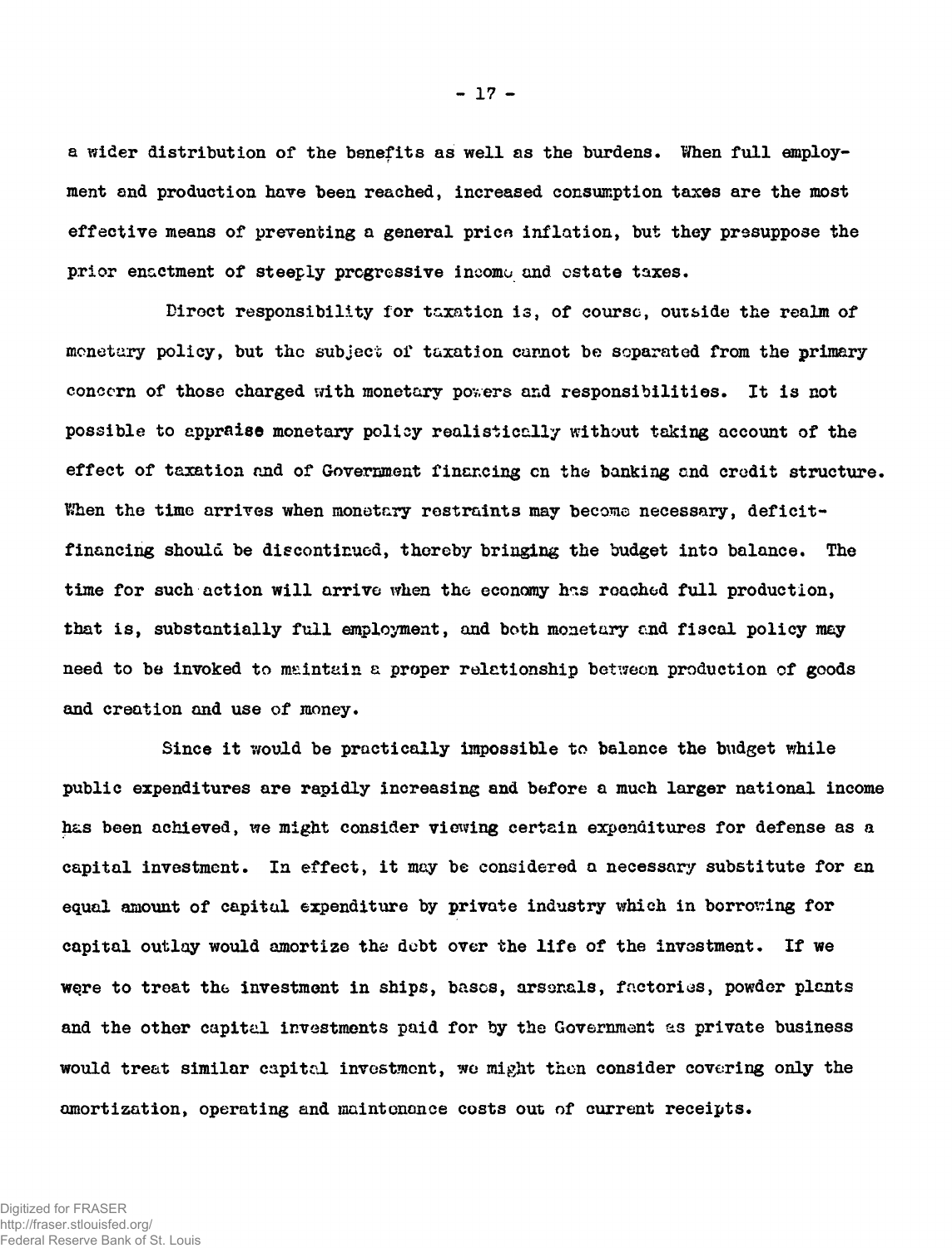**No matter how these outlays may be regarded for bookkeeping purposes, the defense program is demonstrating before our very eyes the feasibility of raising the national income through governmental expenditures. Nor can there be any doubt that once a full income is achieved we can, out of a full income, raise enough taxes to cover expenditures. We can then have a balanced budget.**

**A full defense effort will bring very large profits. Profits of manufacturing and of trade were already very favorable in the five-year average 1936-1940. Indeed, for a great many companies they were larger than in any previous five-year period in their history. Many of our industries have learned how to live very well even under quasi-depressed conditions. At a national income level of from \$90 to \$100 billions, profits can be expected to rise to unprecedented levels. Without a steeply progressive tax structure these profits would bring increased concentration of wealth. Business leadership cannot afford to let the defense program yield this result. We shall do well, therefore, after the tax collection lag of the first years of defense expansion is overcome, to raise the whole of the budget through taxes.**

**There is one more suggestion in this field. Some considerable borrowing, in lieu of taxes, from the mass of the population, in the form of a modified Fbaby" bond, would be highly desirable, especially after a full employment income has been reached. If savings bonds are held widely through the country, by the whole population, a degree of security is achieved against unforeseen contingencies. In so far as such bonds may, after the defense effort is over, be converted into cash and the proceeds spent, business activity would thereby be stimulated just at the time when it needs to be sustained. Such a program would provide in some measure a post-defense cushion against depression. It therefore would seem to me**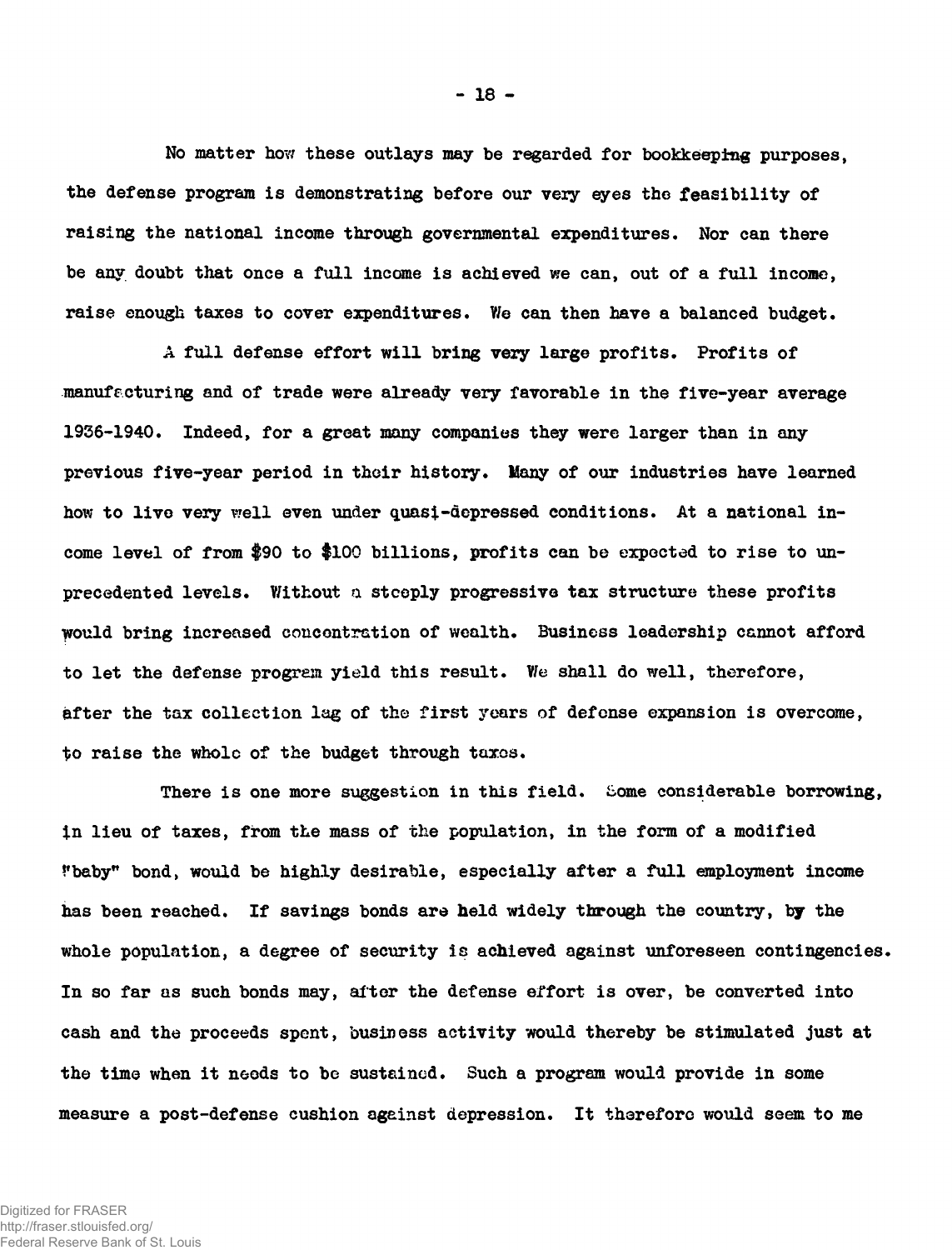**wise, as employment increases and the income of the mass of the population rises, to intensify the national campaign to sell as many savings bonds as possible, especially to the middle income classes. Such borrowing would not preclude us from balancing the budget because we could use the proceeds from the sale of savings bonds to retire a part of the Federal debt now outstanding in the hands of banks and corporations.**

**Our productive capacity is greater today than ever before. It exceeds by far the peak roached in the boom of the Twenties. If we have the will to do it, we have the organization, man power, end resourcos to provide both adequate defense and a higher standard of living than any hitherto reached in our history. We are witnessing in the defense program what can be achieved in national prosperity, income and employment through adequate governmental expenditures. It** is my hope that the country will never forget this lesson; that we shall hence**forth use fearlessly the resources of the state to help maintain employment and business activity at a full income level. Once such a program is boldly adopted as a permanent policy, businessmen can plan their operations on the expectation of a gradually rising national income. This they have never been able to do in the past. Such a policy, boldly conceived and persistently carried out, would revitalize private enterprise. There is nothing in this program that calls for Government operation of productive processes. All production, even on Government projects, can and should be carried out under private contract. Private business wpuld be assured a full market. The necessary tax bill would be a small price to pay for an assured market adequate to absorb all the productive capacity of** modern industry. Think what such a market would meen to business!

**- 19 -**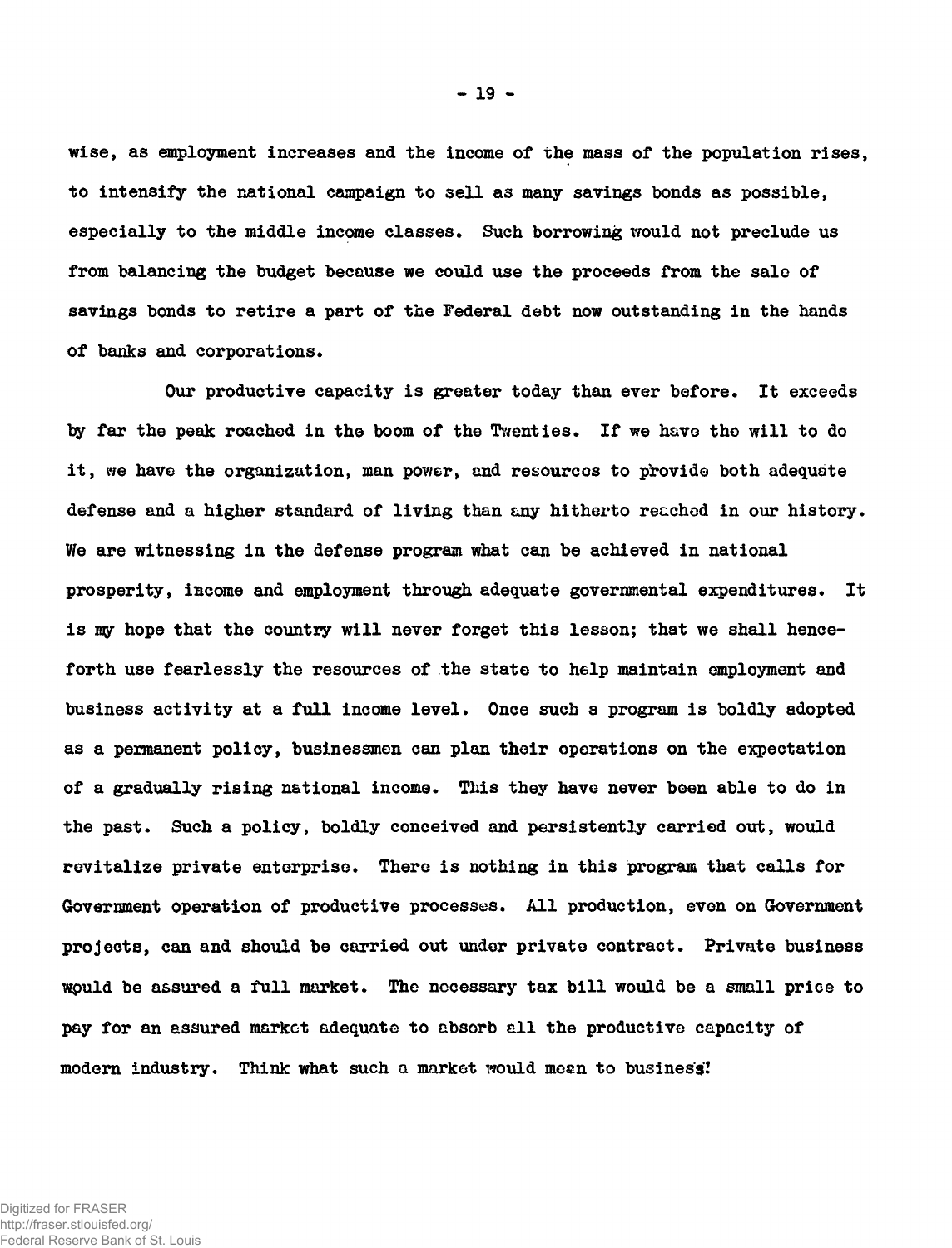**After the capital investment in defense is made, wc will still have the heavy cost of maintaining our armed forces, which should be met out of current receipts. In addition, it is reasonable to expect at that time there will be largo accumulated deficiencies in private construction of all kinds and other capital requirements. But it is unlikely that the volume of private activity would be enough to make up for the deficiency in production and employment once the heavy defense outlays, including the large exports of military supplies to Great Britain, are over. At that time, it is of crucial importance that we be prepared to make the transition to a peace-time basis without precipitating a period of idle men, idle factories, declining national income and increased Federal deficits.**

**It would be tragically ironic if we, as a nation, solved the problem of unemployment by making instruments of destruction, but vrere unable to maintain employment by making the things of peace. It is not for the purpose of returning men to the breadlines that we ere making this vast defense effort to preserve our political and economic system. The transition will bo effected more readily if at that point the budget is in balance. On the samo principle that I stated at the outset, we should then be prepared to have Government take up the slack of employment, employing surplus labor, beyond what private activity absorbs, in useful ways. There are many with which you are familiar, such as public health** ind hospitalization, and particularly the urgent need for a vast reconstruction **md improvement of our entire highway system to keep pace with automotive progress.**

**There is no excuse for defeatism, for having a static economy frozen it a level of under-employment. We are moving towards relatively full utilization**